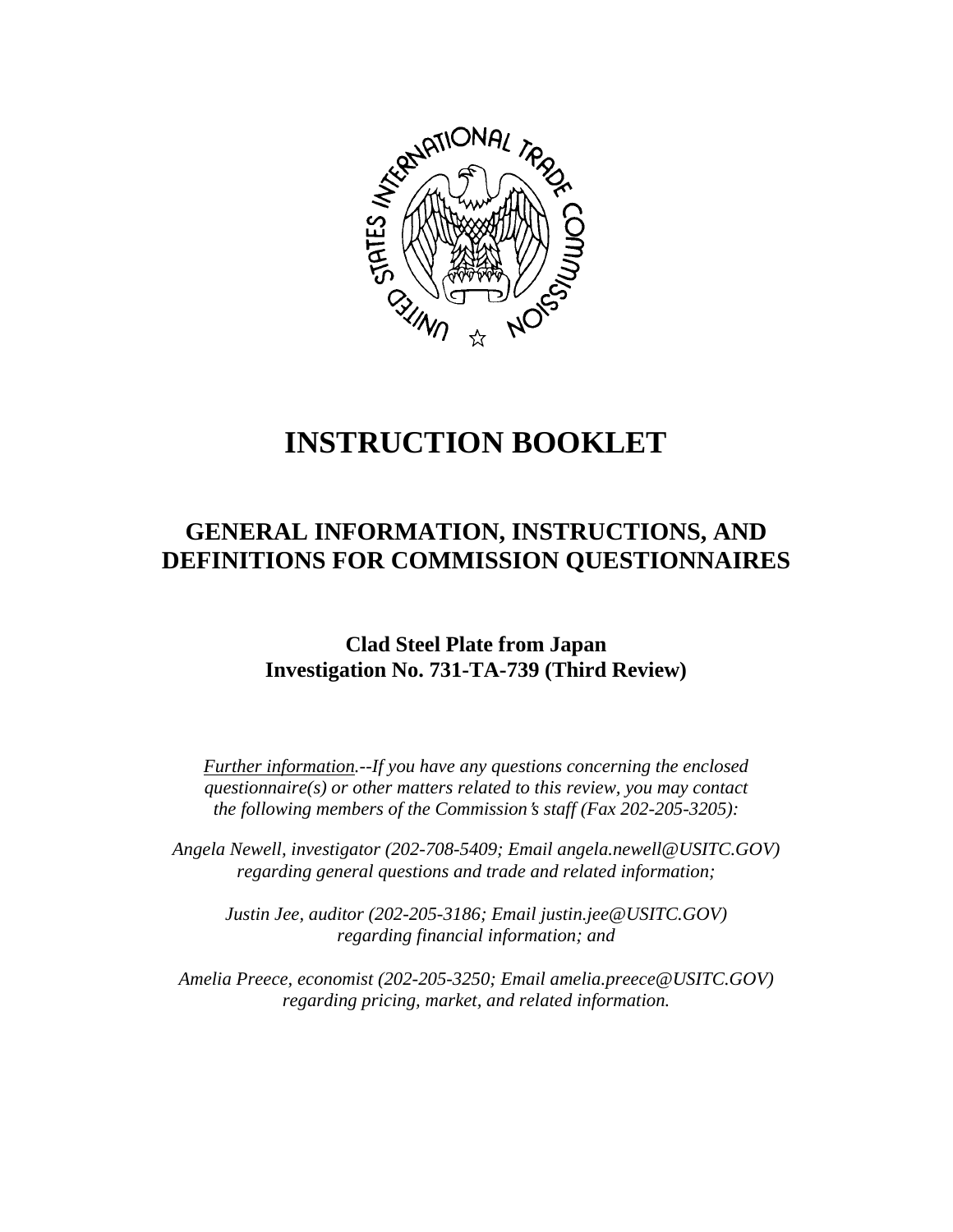## **GENERAL INFORMATION**

*Background*.--On July 2, 1996, the Department of Commerce (Commerce) issued an antidumping duty order on imports of clad steel plate from Japan (61 F.R. 34421).

On June 1, 2001, the United States International Trade Commission (Commission) instituted a review pursuant to section 751(c) of the Tariff Act of 1930 (19 U.S.C. § 1675(c)) (the Act) to determine whether revocation of the order would be likely to lead to continuation or recurrence of material injury to the domestic industry within a reasonably foreseeable time (66 FR 29829). Following five-year reviews by Commerce and the Commission, effective November 16, 2001, Commerce issued a continuation of the antidumping duty order on clad steel plate from Japan (66 FR 57703).

On October 2, 2006, the Commission instituted a review pursuant to section 751(c) of the Tariff Act of 1930 (19 U.S.C. § 1675(c)) (the Act) to determine whether revocation of the order would be likely to lead to continuation or recurrence of material injury to the domestic industry within a reasonably foreseeable time (71 FR 57996). Following five-year reviews by Commerce and the Commission, effective March 22, 2007, Commerce issued a continuation of the antidumping duty order on clad steel plate from Japan (72 FR 13478).

On February 1, 2012, the Commission instituted a review pursuant to section 751(c) of the Tariff Act of 1930 (19 U.S.C. § 1675(c)) (the Act) to determine whether revocation of the order would be likely to lead to continuation or recurrence of material injury to the domestic industry within a reasonably foreseeable time (77 FR 5052). If Commerce and the Commission make an affirmative determination, the order will remain in place. If either agency makes a negative determination, Commerce will revoke the order.

Questionnaires and other information pertinent to this review are available at **http://www.usitc.gov/trade\_remedy/731\_ad\_701\_cvd/investigations/2012/clad\_steel\_plate\_f rom** japan/reviewphase.htm. Address all correspondence to the United States International Trade Commission, Washington, DC 20436. Hearing-impaired individuals can obtain information regarding this review via the Commission's TDD terminal (202-205-1810).

*Due date of questionnaire(s)*.-- Please submit the completed questionnaire(s) to the United States International Trade Commission so as to be received by no later than **September 21, 2012**. Because Commission staff might contact you with questions during the course of the proceeding, save the final version of the document(s) and retain all files and worksheets associated with the completed questionnaire(s). Please also retain a copy of any paper original document that you submit.

*Service of questionnaire response(s)*.--In the event that your firm is a party to this review, you are required to serve a copy of the questionnaire(s), once completed, on parties to the proceeding that are subject to administrative protective order (see 19 CFR  $\S$  207.7). A list of such parties is maintained by the Commission's Secretary and may be obtained by calling 202-205-1803. A certificate of service must accompany the copy of the completed questionnaire(s) you submit (see 19 CFR § 207.7).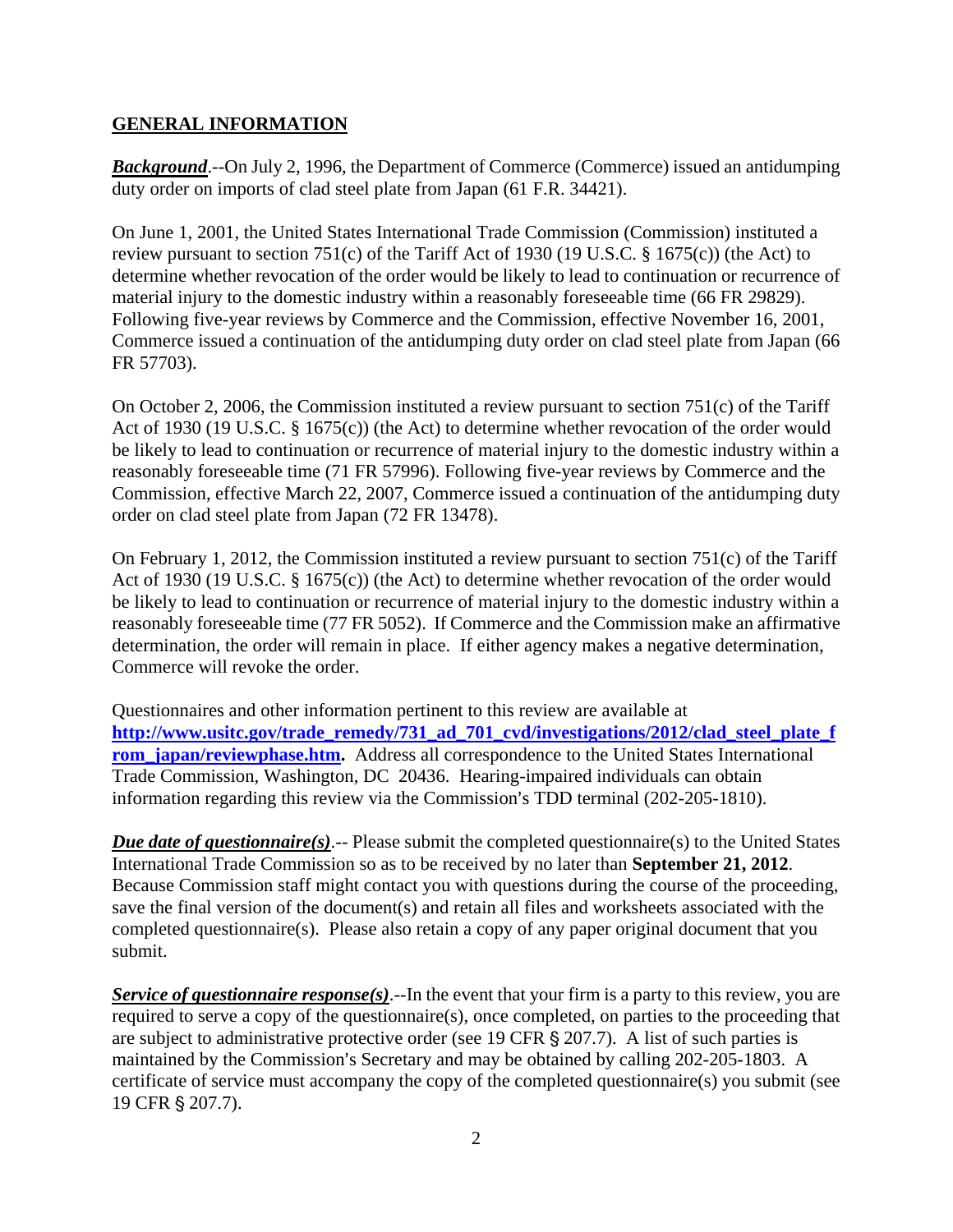*Confidentiality*.--The commercial and financial data furnished in response to the enclosed questionnaire(s) that reveal the individual operations of your firm will be treated as confidential by the Commission to the extent that such data are not otherwise available to the public and will not be disclosed except as may be required by law (see 19 U.S.C. § 1677f). Such confidential information will not be published in a manner that will reveal the individual operations of your firm; however, nonnumerical characterizations of numerical business proprietary information (such as discussion of trends) will be treated as confidential business information only at the request of the submitter for good cause shown.

*Verification***.--The information submitted in the enclosed questionnaire(s) is subject to audit and verification by the Commission. To facilitate possible verification of data, please keep all of your files, worksheets, and supporting documents used in the preparation of the questionnaire response(s).**

*Release of information*.--The information provided by your firm in response to the questionnaire(s), as well as any other business proprietary information submitted by your firm to the Commission in connection with the review, may become subject to, and released under, the administrative protective order provisions of the Tariff Act of 1930 (19 U.S.C. § 1677f) and section 207.7 of the Commission's Rules of Practice and Procedure (19 CFR § 207.7). This means that certain lawyers and other authorized individuals may temporarily be given access to the information for use in connection with this review or other import-injury proceedings or reviews conducted by the Commission on the same or similar merchandise; those individuals would be subject to severe penalties if the information were divulged to unauthorized individuals.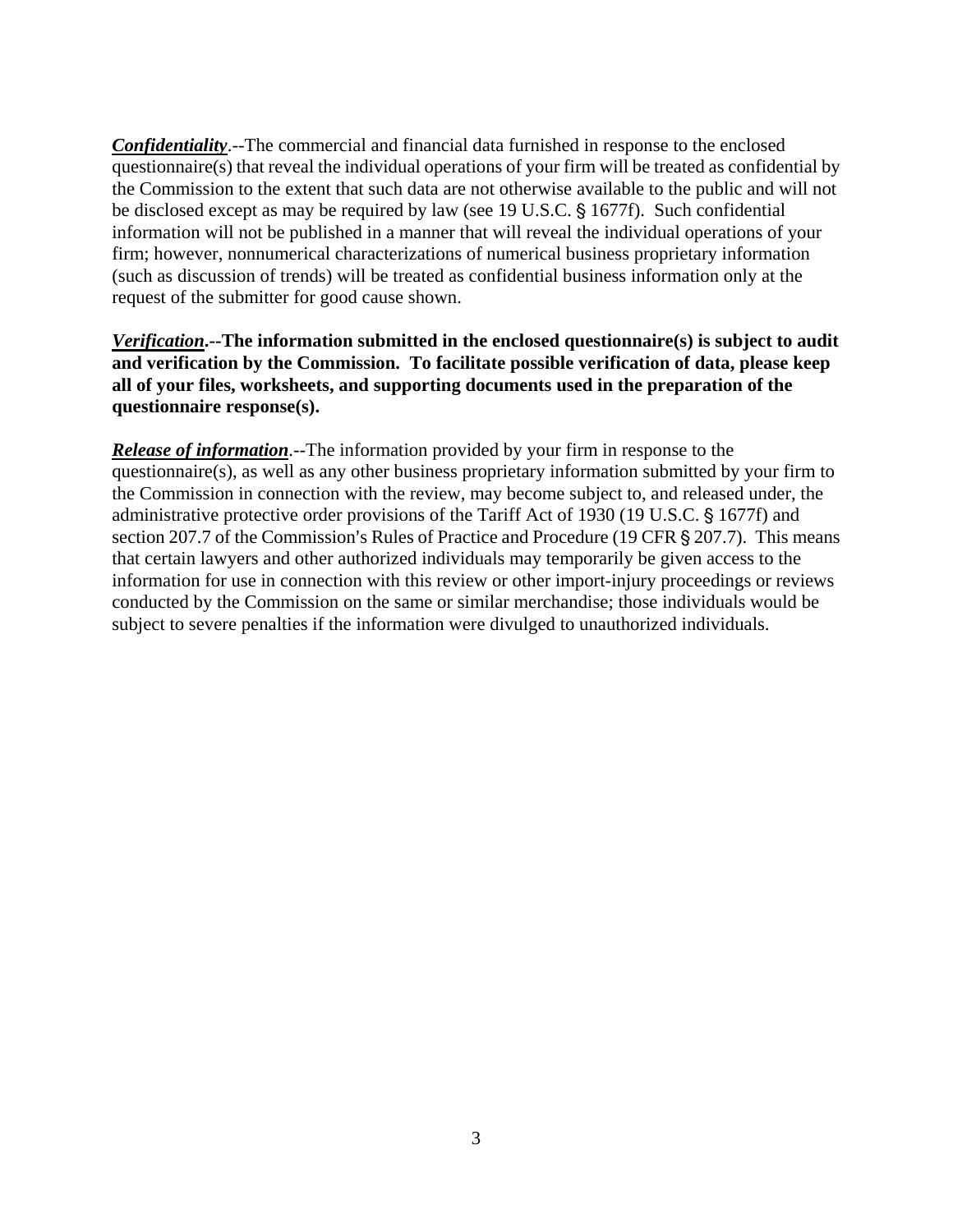# **INSTRUCTIONS**

*Answer all questions*.--Do not leave any question or section blank unless a questionnaire expressly directs you to skip over certain questions or sections. If the answer to any question is "none," write "none." If information is not readily available from your records in exactly the **form requested, furnish carefully prepared estimates.** Answers to questions and any necessary comments or explanations should be supplied in the space provided or on separate sheets attached to the appropriate page of the questionnaire(s). If your firm is completing more than one questionnaire in connection with this review (i.e., a producer, importer, and/or purchaser questionnaire), you need not respond to duplicated questions in the questionnaires. Questionnaires may be filed either electronically or in paper form.

*Consolidate all U.S. establishments*.--Report the requested data for your establishment(s) located in the United States. **Firms operating more than one establishment should combine the data for all establishments into a single report.**

*Electronic completion***.--**Your firm is encouraged to complete the questionnaire electronically in MS Word format. The MS Word versions of all the questionnaires in this proceeding are available online at the ITC web page or may be obtained directly from the Commission's Investigator, Angela Newell (angela.newell@usitc.gov, or 202-708-5409).

*Electronic submission***.--**To the degree that it is possible and not overly burdensome, the Commission requests that responding firms submit their questionnaire responses electronically in MS Word format. The submission of questionnaire responses in the MS Word format allows the Commission to compile, assess, and analyze submitted data more promptly. There are three electronic submissions options detailed below. Paper submissions are also accepted.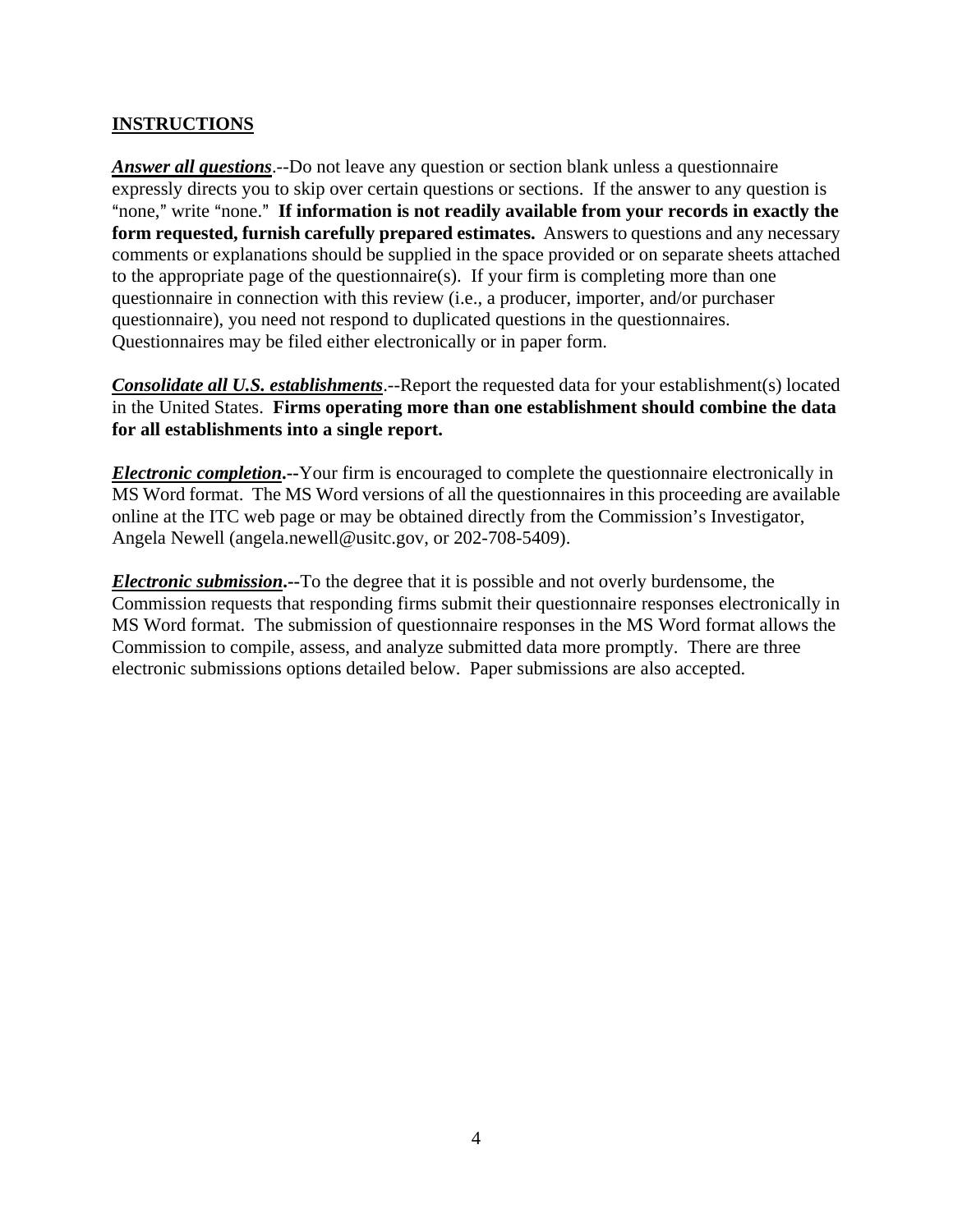## **INSTRUCTIONS--***Continued*

#### **OPTIONS FOR FILING**

This questionnaire is available as a "fillable" form in MS Word format on the Commission's website at **http://www.usitc.gov/trade\_remedy/731\_ad\_701\_cvd/investigations/2012/clad \_steel\_plate\_from\_japan/reviewphase.htm**. *Please do not attempt to modify the format or permissions of the questionnaire document*. You may complete the questionnaire and submit it, electronically, or you may print it out and submit it in paper form, as described below:

• **Upload via Secure Drop Box.**—Upload the completed questionnaire in MS Word format along with a scanned copy of the signed certification page (page 1) through the Commission's secure upload facility:

*Web address*: https://dropbox.usitc.gov/oinv/ *Pin*: CLAD

**• Compact disc (CD)**.—Copy your questionnaire onto a CD, include a signed certification page (page 1) (either in paper form or scanned PDF copied onto CD), and mail to the address above. *It is strongly recommended that you use an overnight mail service. U.S. mail sent to government offices undergoes additional processing which not only results in substantial delays in delivery but may also damage CDs.* 

**• E-mail**.—E-mail your questionnaire to the investigator identified on page 1 of the Instruction Booklet; include a scanned PDF of the signed certification page (page 1). Type the following in the e-mail subject line: BPI Questionnaire, **INV. NO. 731-TA-739**. *Please note that submitting your questionnaire by e-mail may subject your firm's business proprietary information to transmission over an unsecure environment and to possible disclosure. If you choose this option, the Commission warns you that any risk involving possible disclosure of such information is assumed by the submitter and not by the Commission.* 

• **Fax**.—Fax to 202.205.3205.

**• Overnight mail service**.—Mail to the following address: **United States International Trade Commission Office of Investigations, Room 615 500 E Street SW Washington, DC 20024**

**• U.S. mail**.—Mail to the address above, but use zip code 20436. *This option is not recommended. U.S. mail sent to government offices undergoes additional processing to screen for hazardous materials; this additional processing results in substantial delays in delivery.* 

**Note: If you are a party to the proceeding, and service of the questionnaire is required, such service should be made in paper form.**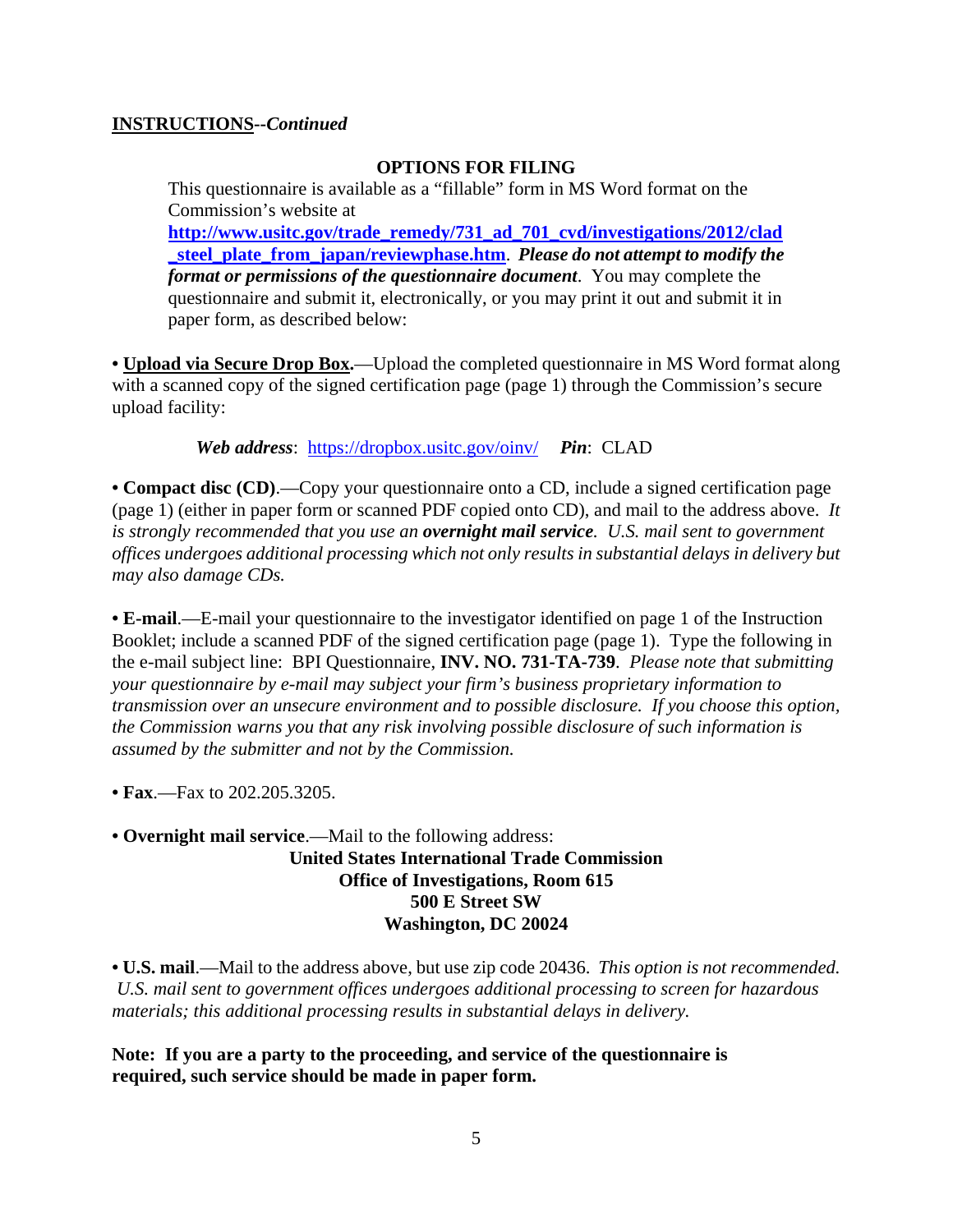## **DEFINITIONS**

 $\overline{a}$ 

*Clad steel plate*.— is all clad<sup>1</sup> steel plate of a width of 600 millimeters (mm) or more and a composite thickness of 4.5 mm or more. Clad steel plate is a rectangular finished steel mill product consisting of a layer of cladding material (usually stainless steel or nickel) which is metallurgically bonded to a base or backing of ferrous metal (usually carbon or low alloy steel) where the latter predominates by weight. Stainless clad steel plate is manufactured to American Society for Testing and Materials (ASTM) specifications A263 (400 series stainless types) and A264 (300 series stainless types). Nickel and nickel–base alloy clad steel plate is manufactured to ASTM specification A265. These specifications are illustrative but not necessarily all–inclusive.

The products subject to this proceeding are currently classified under Harmonized Tariff Schedule (HTS) subheading 7210.90.10. Although the HTS subheading is provided for convenience and Customs purposes, the written description of the merchandise is dispositive.

*Firm*.--An individual proprietorship, partnership, joint venture, association, corporation (including any subsidiary corporation), business trust, cooperative, trustee in bankruptcy, or receiver under decree of any court.

*Related firm*.--A firm that your firm solely or jointly owned, managed, or otherwise controlled; a firm that solely or jointly owned, managed, or otherwise controlled your firm; and/or a firm that was solely or jointly owned, managed, or otherwise controlled by a firm that also solely or jointly owned, managed, or otherwise controlled your firm.

*Establishment*.--Each facility of a firm in the United States involved in the production, importation, and/or purchase of clad steel plate (as defined above), including auxiliary facilities operated in conjunction with (whether or not physically separate from) such facilities.

*United States*.--For purposes of this review, the 50 States, Puerto Rico, the U.S. Virgin Islands, and the District of Columbia.

*Importer*.--Any person or firm engaged, either directly or through a parent company or subsidiary, in importing clad steel plate (as defined above) into the United States from a foreign manufacturer or through its selling agent.

<sup>&</sup>lt;sup>1</sup> Cladding is the association of layers of metals of different colors or natures by molecular interpenetration of the surfaces in contact. This limited diffusion is characteristic of clad products and differentiates them from products metalized in other manners (*e.g.*, by normal electroplating). The various cladding processes include pouring molten cladding metal onto the basic metal followed by rolling; simple hot-rolling of the cladding metal to ensure efficient welding to the basic metal; any other method of deposition or superimposing of the cladding metal followed by any mechanical or thermal process to ensure welding (*e.g.*, electrocladding), in which the cladding metal (nickel, chromium, etc.) is applied to the basic metal by electroplating, molecular interpenetration of the surfaces in contact then being obtained by heat treatment at the appropriate temperature with subsequent cold rolling. *See* Harmonized Commodity Description and Coding System Explanatory Notes, Chapter 72, General Note (IV) (C) (2) (e).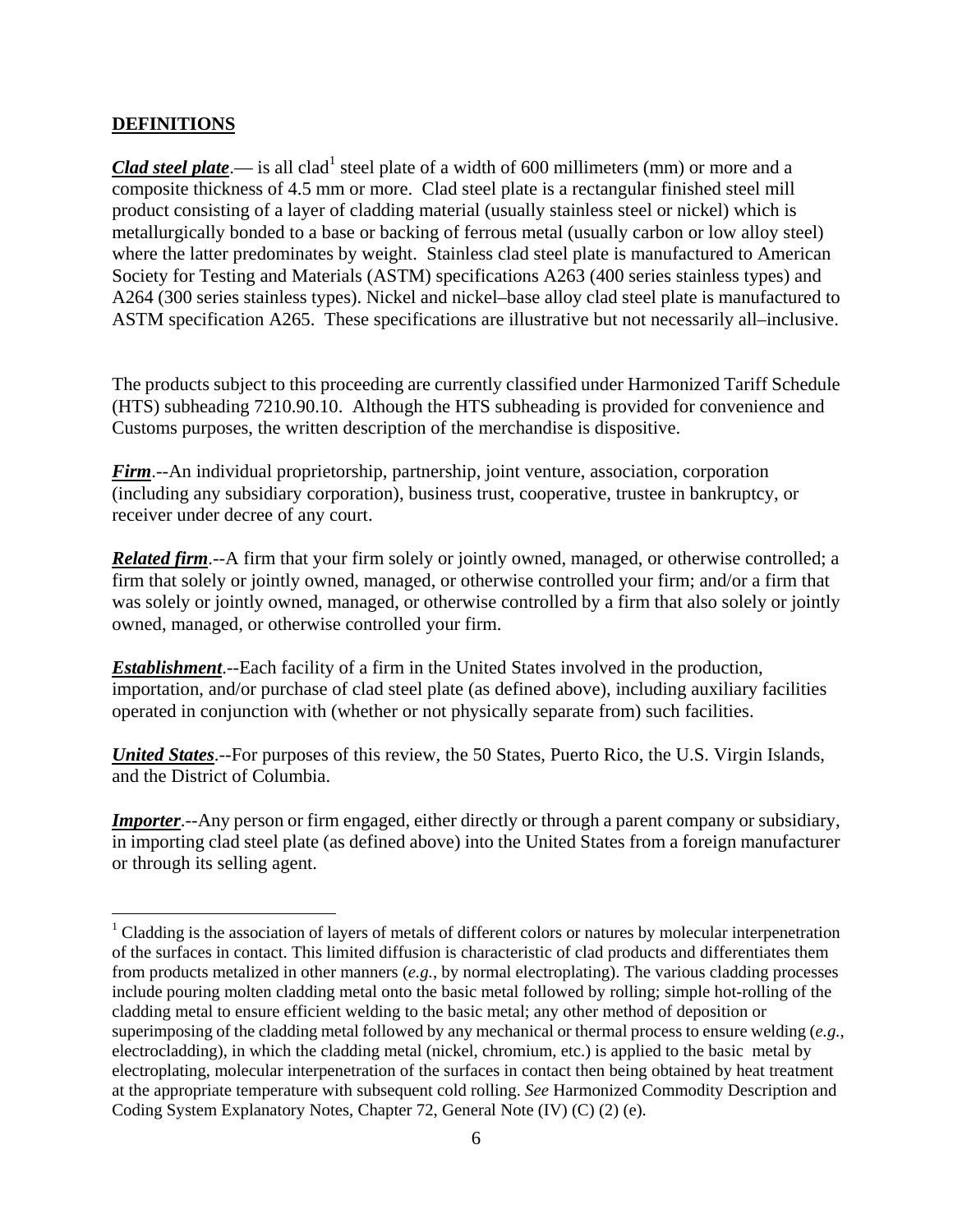*Imports*.--Those products identified for Customs purposes as imports for consumption for which your firm was the importer of record (i.e., was responsible for paying any import duty) or consignee (i.e., to which the merchandise was first delivered).

**Import quantities**.--Quantities reported should be net of returns.

*Import values*.--Values reported should be landed, duty-paid values (but not including antidumping and/or countervailing duties) at the U.S. port of entry, including ocean freight and insurance costs, brokerage charges, and normal import duties (i.e., including all charges except inland freight in the United States and antidumping and/or countervailing duties).

*Purchaser*.--Any person or firm engaged, either directly or through a parent company or subsidiary, in purchasing clad steel plate (as defined above) from another firm that produces, imports, or otherwise distributes clad steel plate. A retail firm that is the importer of record may be considered a purchaser.

*Purchases*.--Purchases from all sources, NOT including direct imports from foreign sources located outside of the United States (which should be reported in an importer questionnaire).

*Purchase quantities*.--Quantities reported should be net of returns.

*Purchase values*.--Values reported should be net values (i.e., gross purchase values less all discounts, allowances, rebates, and the value of returned goods), delivered to your U.S. receiving point.

*Shipments*.--Shipments of products produced in or imported by your U.S. establishment(s). Include shipments to the contracting firm of product produced by your firm under a toll agreement.

*Shipment quantities*.--Quantities reported should be net of returns.

*Shipment values*.--Values reported should be net values (i.e., gross sales values less all discounts, allowances, rebates, prepaid freight, and the value of returned goods), f.o.b. your U.S. point of shipment. The value of domestic shipments to the contracting firm under a toll agreement is the conversion fee (including profit).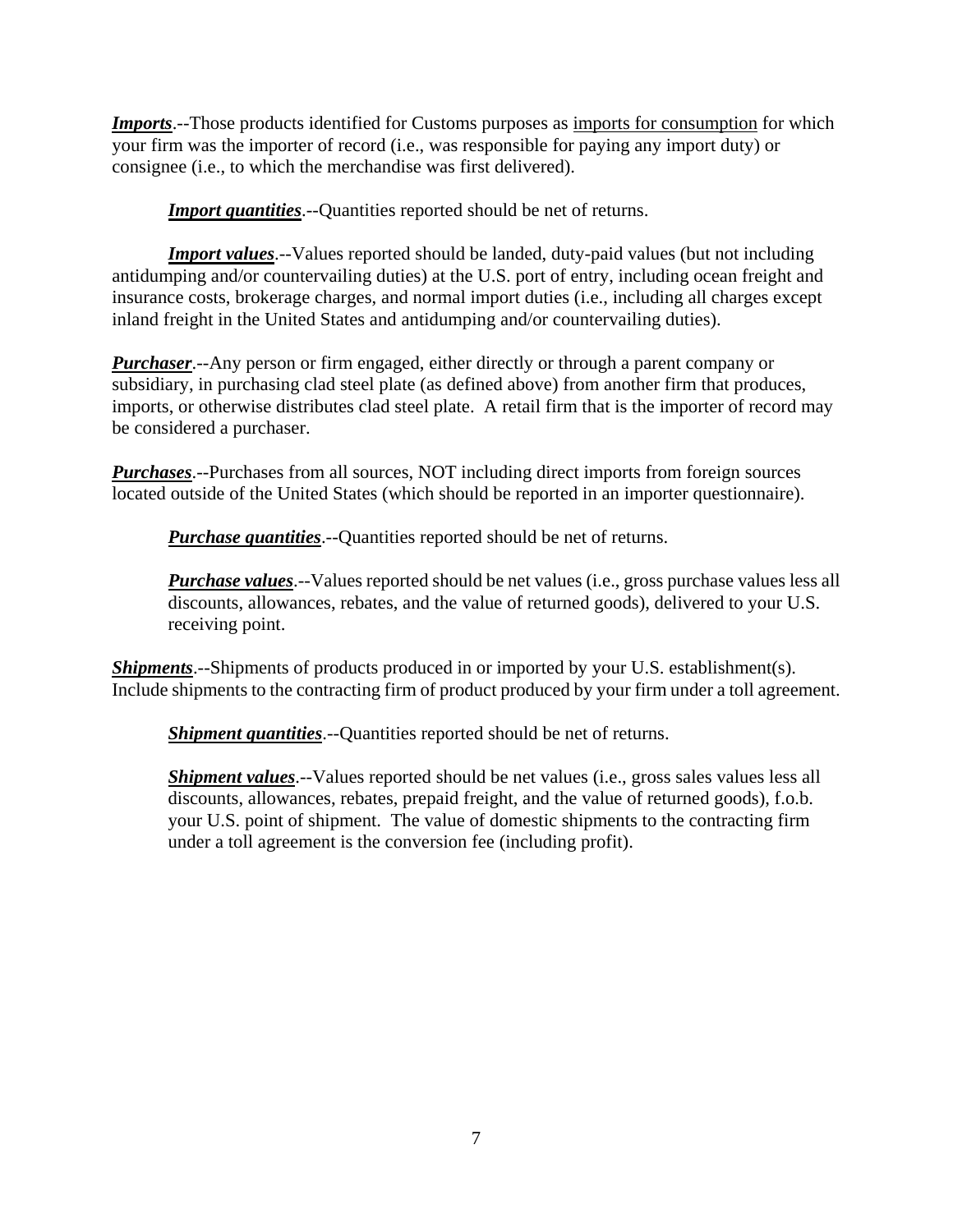# **DEFINITIONS--***Continued*

# *Types of shipments*:

*U.S. shipments*.--Commercial shipments, internal consumption, and transfers to related firms within the United States.

*Commercial shipments*.--Shipments, other than internal consumption and transfers to related firms, within the United States.

*Internal consumption*.--Product consumed internally by your firm.

*Transfers to related firms*.--Shipments made to related domestic firms.

*Export shipments*.--Shipments to destinations outside the United States, including shipments to related firms.

*Inventories*.--Finished goods inventory, not raw materials or work-in-progress.

# **The following definitions apply only to the PRODUCER QUESTIONNAIRE.**

*Average production capacity*.--The level of production that your establishment(s) could reasonably have expected to attain during the specified periods. Assume normal operating conditions (i.e., using equipment and machinery in place and ready to operate; normal operating levels (hours per week/weeks per year) and time for downtime, maintenance, repair, and cleanup; and a typical or representative product mix).

*Toll agreement*.--Agreement between two firms whereby the first firm furnishes the raw materials and the second firm uses the raw materials to produce a product that it then returns to the first firm with a charge for processing costs, overhead, etc.

*Production*.--All production in your U.S. establishment(s), including production consumed internally within your firm and production for another firm under a toll agreement.

*PRWs*.--Production and related workers, including working supervisors and all nonsupervisory workers (including group leaders and trainees) engaged in fabricating, processing, assembling, inspecting, receiving, storage, handling, packing, warehousing, shipping, trucking, hauling, maintenance, repair, janitorial and guard services, product development, auxiliary production for plant's own use (e.g., power plant), recordkeeping, and other services closely associated with the above production operations.

*Average number employed*.--Add the number of employees, both full-time and part-time, for the 12 pay periods ending closest to the 15th of the month and divide that total by 12. For the January-June periods, calculate similarly and divide by 6.